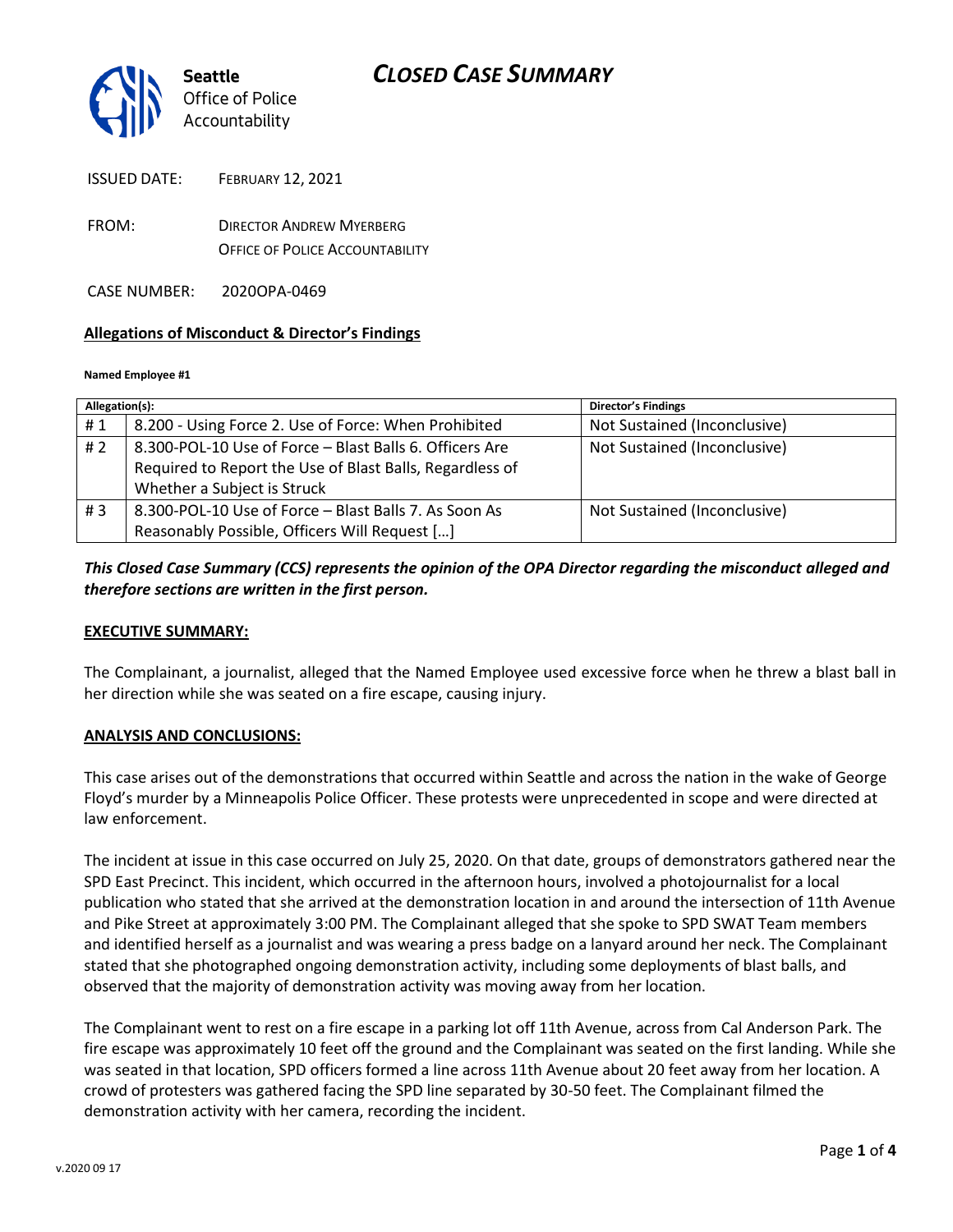## *CLOSED CASE SUMMARY*



OPA CASE NUMBER: 2020OPA-0469

On the film, the Complainant could be heard coughing, likely from a previous exposure to blast balls which she alleged she came into contact with earlier that day. (*See* Declaration ¶ 10.) On the Complainant's video, an SPD officer wearing a bicycle helmet with a visor and face shield, Named Employee #1 (NE#1) could be seen approaching the parking lot in which the Complainant was seated on the fire escape. NE#1 approached to within 5-10 feet of the Complainant and deployed one blast ball in an underhand throw toward the back of the parking lot. He did not turn to look at the Complainant when he did so or speak to the Complainant, although the Complainant contended that she should have been plainly visible to anyone. The Complainant's video ended before the blast ball detonated.

In a declaration filed as part of civil litigation and appended to her statement in this complaint, the Complainant stated that she saw and heard NE#1 throw the blast ball. She stated that she braced herself for the explosion and, afterward, experienced disorientation, choking, and tinnitus. She further alleged suffering a twisted knee because of this incident. (*Id* at ¶ 22.) She stated that, after the incident, she felt unsafe leaving the fire escape and remained in that location. (*Id* at ¶ 23.) In her interview with OPA, the Complainant also stated that she has experienced hearing loss since the incident.

OPA obtained BWV of this incident. A sergeant's BWV recorded an individual later identified as the Complainant sitting on the fire escape approximately 10 feet above the ground. Neither the sergeant nor any other officer appeared to notice, speak to, or interact with the Complainant. The BWV showed the sergeant directing his squad. At approximately 59 seconds into the recording, the sergeant pointed toward the rear of the parking lot and said: "bang out." This describes the disposal of a blast ball that will not be deployed. The BWV showed NE#1 walking toward the parking lot and throwing his blast ball into the area indicated by the sergeant. The sergeant shouted "bang out" twice. During this time, the camera of the BWV appeared to be obscured by the sergeant's arm or hand, but the detonation of the blast ball was audible approximately six seconds later.

BWV of several other officers captured the moments before, during, and after the bang out. Relevant to the complaint, they recorded objects being thrown by the crowd and impacting officers. The BWV also captured NE#1 stating to the sergeant and other officers that he needed to perform a bang out. The sergeant acknowledged this, and NE#1 was filmed walking toward the parking lot. BWV confirmed that NE#1 did not appear to closely scrutinize the target of his bang out (the rear of the parking lot) before throwing the blast ball underhand. Several of the videos captured the Complainant sitting on the fire escape but confirmed that no officer appeared to interact with or notice her.

OPA examined NE#1's use of force report for the day in question. It stated that NE#1 reported conducting the bang out. He reported that: "[a] "Bang Out" is a taught method to safely dispose of a blast ball after the blast ball has been prepped and the pin has been pulled. We are also taught NEVER to re-pin the blast ball because it is extremely hazardous" (emphasis in original).

In his use of force report, NE#1 stated that, after he advised the sergeant that he needed to do a bang out, the sergeant pointed into the parking lot. NE#1 stated that "the parking lot had a downward slope and I didn't see anyone at the location where I planned to throw the blast ball." He documented that once he performed his "quick look," he turned his attention back to the crowd, which was the "biggest threat." He stated that he reported his bang out over SPD radio.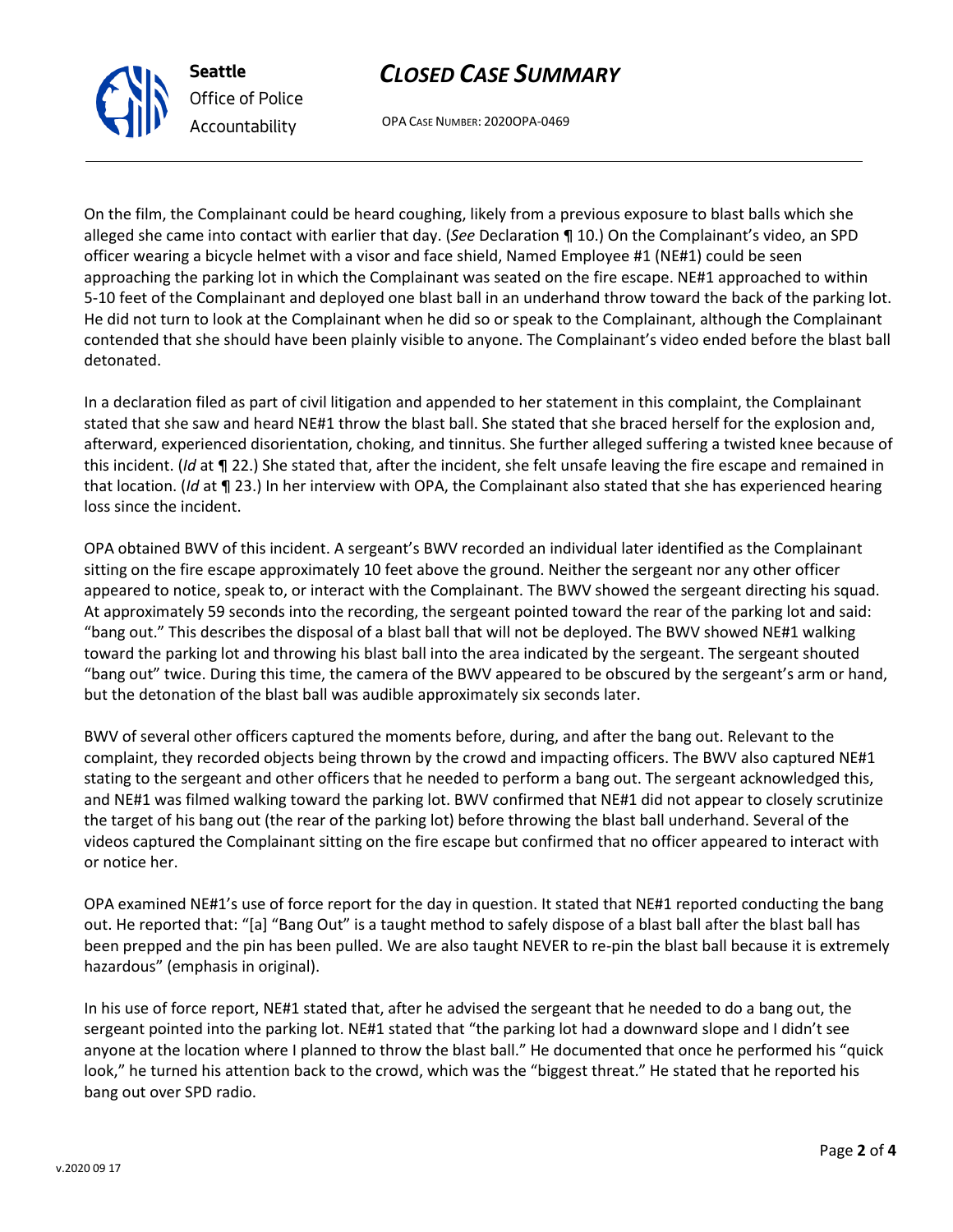

# *CLOSED CASE SUMMARY*

OPA CASE NUMBER: 2020OPA-0469

OPA also examined NE#1's training records. This confirmed that NE#1 has received blast ball training and passed all relevant qualifications.

Finally, OPA interviewed NE#1. NE#1 related the events of this incident consistent with the above. He stated that he initially prepped the blast ball because he saw an individual in the crowd approaching an undetonated SPD blast ball that was lying in the street in a suspected attempt to throw the blast ball back at officers. Before NE#1 could deploy his blast ball, other officers yelled at the individual not to pick it up and the individual retreated. This meant that NE#1 was holding a live blast ball in his right hand and his bicycle in his left hand, and NE#1 was concerned about tripping or otherwise losing control of the live blast ball. This caused him to advise the sergeant that he needed to conduct a bang out.

NE#1 stated that he did not see anyone on the ground in the parking lot where he intended to direct his blast ball. He observed that the parking lot was "downhill" from street level, which meant that the blast ball would roll into a lower area where no people were. NE#1 stated that he did not see the Complainant at the time and was unsure how she got behind the police line and to the fire escape because to his recollection, she was not present there when officers made the initial push north on 11th Avenue. Finally, NE#1 noted that he was wearing a helmet, visor, goggles, and gas mask on the date of the incident, and that the helmet and visor reduced his field of vision by approximately "two inches of vision up top." NE#1 denied targeting the Complainant with the blast ball.

## **Named Employee #1 - Allegation #1** *8.200 - Using Force 2. Use of Force: When Prohibited*

SPD Policy 8.200-POL-2 states that employees will not use prohibited force. Implied in this policy and in the general use of force policies is the concept that an officer may not target with force an individual who poses no threat or obstruction at all.

Were there evidence to suggest that NE#1 knowingly or intentionally targeted the Complainant with a blast ball, that action would violate this policy. However, this question is ultimately inconclusive.

While the Complainant contended that she was clearly visible on the fire escape, NE#1 denied that he saw her. NE#1 reported that his vision – and particularly his upward vision – was compromised by the helmet, visor, goggles, and gas mask that he was wearing at the time. This was not inconsistent with his video. In addition, while the Complainant was visible on several officers' and the sergeant's BWV, this does not conclusively prove that NE#1 saw her at the time of the bang out. The BWV did not reflect recognition by any officers, let alone NE#1, that the Complainant was present on the fire escape either before or after the bang out. No one looked appeared to look up at her, spoke with her, or referenced her being there at any point on the recordings.

Moreover, the video and NE#1's actions that were captured on the video were consistent with him conducting a bang out and inconsistent with him intentionally targeting the Complainant. OPA's examination of the parking lot in photographs and BWV showed that it sloped downward as NE#1 stated. A correctly deployed bang out would thus be anticipated to result in the detonation of the blast ball in the far corner of the parking lot, some 20-40 feet from the Complainant's location. As such, it is possible that NE#1 was focused exclusively on that area and, in part because of his equipment limiting his vision, simply did not realize the Complainant was present.